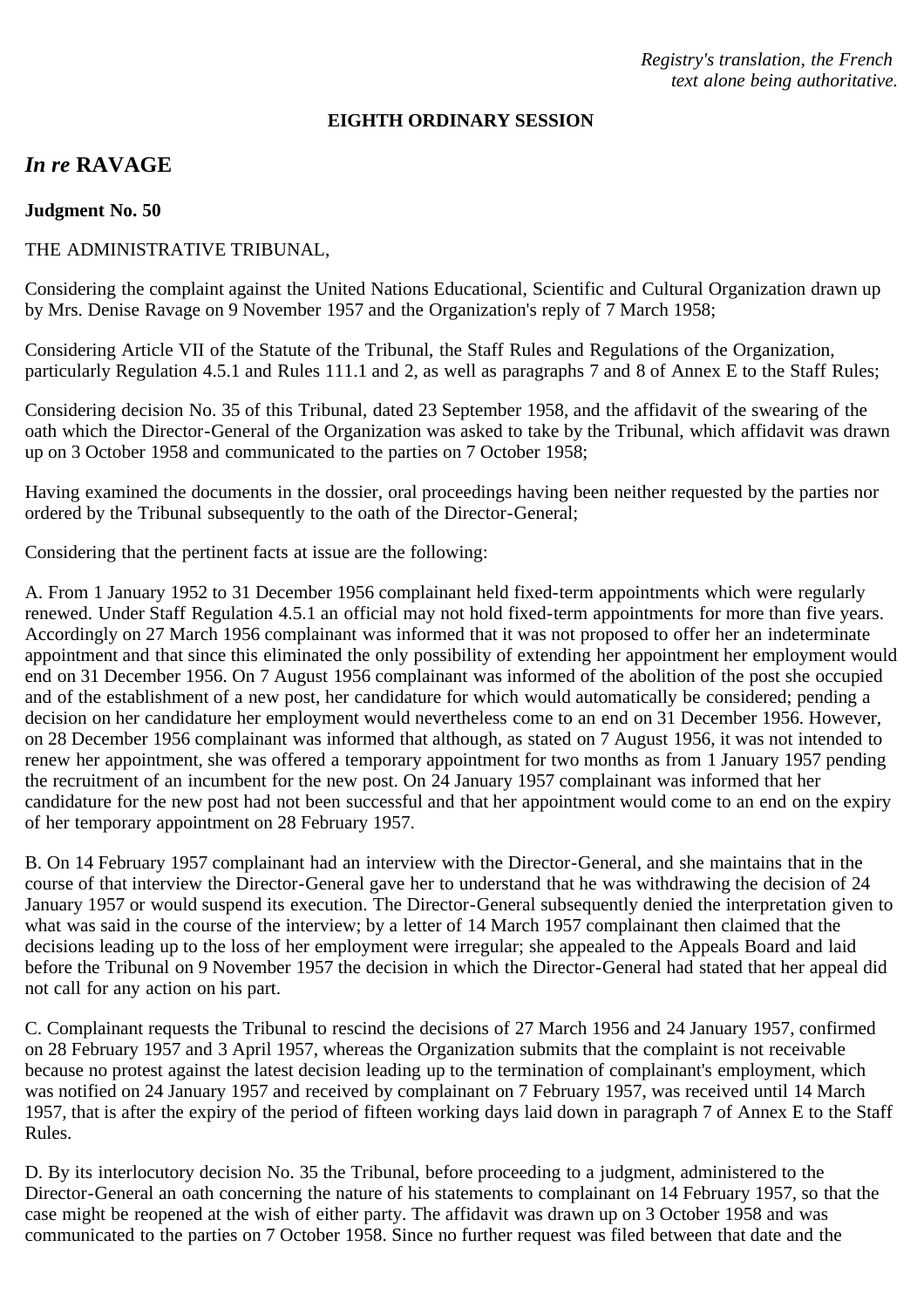opening of its Eighth Session the Tribunal caused the parties to be notified on 2 September 1960 that it had decided to include the case in the list of those to be heard in the course of its Eighth Session and to rule on the substance of the case on 14 September 1960. The Organization merely acknowledged receipt and noted the contents of the said communication, while no reply on behalf of complainant was received.

## IN LAW

It is established by the documents in the dossier that Mrs. Ravage really intended to lay before the Administrative Tribunal the decision of 12 August 1957 by which the Director-General of UNESCO had, after receiving the report of the Appeals Board, confirmed his decisions of 28 December 1956 and 24 January 1957 refusing to renew complainant's earlier contract and notifying her that her candidature for the post established instead of hers had been unsuccessful.

On the receivability of the complaint submitted by Mrs. Ravage to the Administrative Tribunal:

1. Under Article VII, paragraph 1 of the Statute of the Tribunal, a complaint shall not be receivable unless the decision impugned is a final decision and the person concerned has exhausted such other means of resisting it as are open to her under the applicable Staff Regulations. Further, under UNESCO Staff Regulation 111.2 members of the staff may appeal to the Administrative Tribunal of the International Labour Organization in accordance with the Statute of that Tribunal against any decision taken by the Director-General after they have submitted their case to the Appeals Board in accordance with Regulation 111.1.

It is established that Mrs. Ravage had lodged appeals requesting the rescinding of the above-mentioned decisions with the Director-General on 14 March 1957 and the Appeals Board on 25 April 1957.

The Appeals Board submitted its report on 30 July 1957 and the Director-General, having seen that report, took his decision of 12 August 1957.

When she applied to the Administrative Tribunal Mrs. Ravage had therefore exhausted all the means of resisting the decision that were open to her under the Staff Regulations.

2. Moreover, any advisory administrative body that receives a request in accordance with its rules must, in all cases, express an opinion on the request, whatever the validity of the request, whenever the persons concerned are entitled to submit a matter to it; this is the case even if the said request is deemed to be not receivable. Questions of receivability often raise problems that are difficult to solve, and complainants are entitled to have them examined in the same manner as questions of substance.

The Appeals Board of UNESCO was only applying these principles when on 30 July 1957 it submitted a circumstantial report to the effect that the appeal by Mrs. Ravage had been submitted too late, that it was consequently not receivable and that it should therefore be rejected.

The Director-General's letter of 12 August 1957 can only be the decision taken after submission of the case to the Appeals Board under UNESCO Staff Regulation 111.2 and can therefore be referred to the Administrative Tribunal.

3. Finally, if an appeal is lodged with an internal administrative body, whatever the validity of the appeal (which can be assessed only by the competent authority after proper examination in accordance with its rules, and as a last resort by the Administrative Tribunal) the period of ninety days laid down for filing a complaint with the Administrative Tribunal under Article VII, paragraph 2, of the Statute of the Tribunal starts not on the day of the notification of the decision impugned in the said appeal but on the day of the notification of the decision taken on that appeal by the competent authority; in this particular case therefore, it commenced to run on 12 August 1957.

The complaint was filed with the Administrative Tribunal on 9 November 1957, that is, within the time limit of ninety days aforesaid.

It follows from the foregoing that the complaint is receivable.

On the receivability of the internal appeal by Mrs. Ravage of the UNESCO Appeals Board: